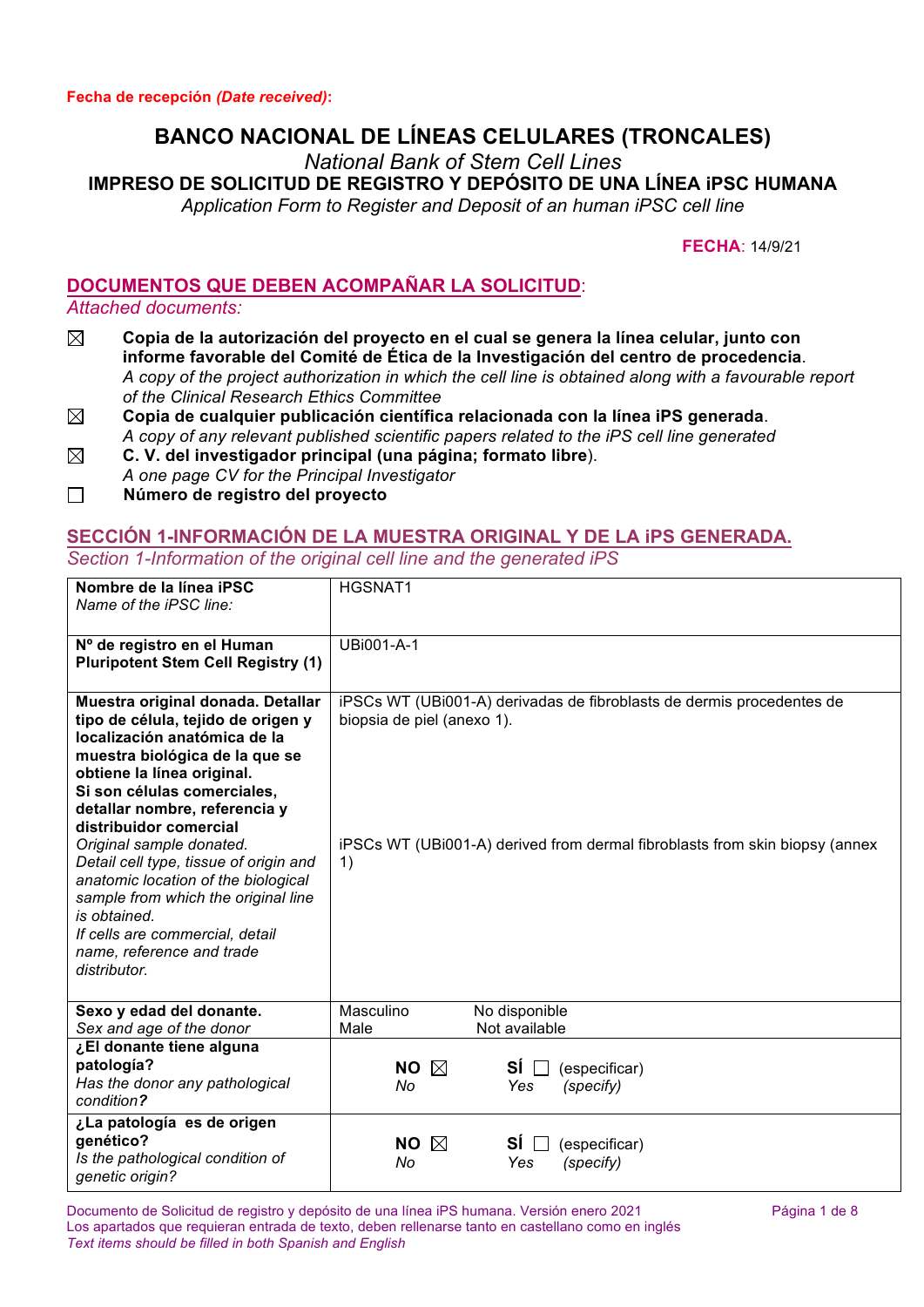| Muestra biológica recibida<br><b>Biological sample</b>                                                                                                                                                                                                                                                              | Crioconservado $\boxtimes$<br><b>Fresco</b><br>Fresh<br>Cryopreserved                                                                                                                                                                                                                                                                                                                                                                                                                                                                     |
|---------------------------------------------------------------------------------------------------------------------------------------------------------------------------------------------------------------------------------------------------------------------------------------------------------------------|-------------------------------------------------------------------------------------------------------------------------------------------------------------------------------------------------------------------------------------------------------------------------------------------------------------------------------------------------------------------------------------------------------------------------------------------------------------------------------------------------------------------------------------------|
| Fecha de la donación de la<br>muestra biológica<br>Date of donation of the biological<br>sample                                                                                                                                                                                                                     | No disponible<br>Not available                                                                                                                                                                                                                                                                                                                                                                                                                                                                                                            |
| Fecha del uso o descongelación<br>(si congelado)<br>Date used or thawed (if frozen)                                                                                                                                                                                                                                 | 2018                                                                                                                                                                                                                                                                                                                                                                                                                                                                                                                                      |
| Identificación celular: Huella<br>genética por análisis de<br>microsatélites/STR/otros<br>marcadores de las células de<br>origen<br>Cell Identity: Genetic fingerprinting<br>by microsatellite analysis / STR/<br>other markers of the original cells.                                                              | Sí. Coincidencia 100% (anexo 2, Suppl.Fig.1B y anexo 3).<br>Yes, 100% matched (annex 2, Suppl.Fig 1B, and annex 3).                                                                                                                                                                                                                                                                                                                                                                                                                       |
| Método utilizado en la<br>generación de la línea iPSC.<br>(Integrativa/ No-integrativa)<br>Especificar factores y plásmidos<br>de reprogramación utilizados.<br>Method used for the generation of<br>iPSC line (Integrative / Non-<br><i>integrative)</i><br>Specify factors and plasmids used<br>for reprogramming | La línea original WT1-iPS fue generada a partir de fibroblastos mediante<br>infección con retrovirus (anexo 1). La línea HGSNAT1 fue generada mediante<br>modificación de la línea WT1-iPS utilizando CRISPR/Cas9 en formato de<br>ribonucleoporteína, integrativa (anexo 2).<br>The original cell line WT1-iPS was generated from fibroblasts infected with<br>retrovirus (annex 1). The HGSNAT1 line was generated through modification of<br>the WT1-iPS line using CRISPR/Cas9 in ribonucleoprotein format, integrative<br>(annex 2). |
| Condiciones de cultivo de la<br>línea de iPSC generada.<br>(si se describen en publicación,<br>indicar referencia)<br>iPSC Culture conditions (if they are<br>described in a publication, please<br>indicate the reference)                                                                                         | Support: Matrigel (Corning BV) or Biolaminin 521 (#LN521, BioLamina)<br>Culture medium: StemFlex Medium (#A3349401, Gibco)<br>with 0.5% Penicillin Streptomycin (P/S, #15140-122, Gibco)<br>maintained at 37 °C in humidified air with 5% CO2.                                                                                                                                                                                                                                                                                            |
| Criopreservación de la línea<br>celular (Describir método de<br>congelación/descongelación)<br>Cryopreservation of the cell line<br>(Describe freezing / thawing<br>method)                                                                                                                                         | La congelación de los clumps de colonias se ha realizado en FBS (90%) +<br>DMSO (10%), mediante contenedor de isopropanol a -80°C (-1°C/min). Los<br>viales se han descongelado a 37°C mediante descongelación rápida.<br>The clumps of colonies were cyropreserved in FBS (90%) + DMSO (10%), in<br>isopropanol containers at -80°C (-1°C/min). Vials were thawed quickly at 37°C.                                                                                                                                                       |
| Pase de la línea celular en el<br>momento del banqueo/registro.<br>(Máximo: Pase 15)<br>Passage at the time of the<br>banking/registration<br>(Max: Passage 15)                                                                                                                                                     | 54                                                                                                                                                                                                                                                                                                                                                                                                                                                                                                                                        |
| ¿Ha sido la línea modificada<br>genéticamente?<br>Has the line been genetically<br>modified?                                                                                                                                                                                                                        | Sí Yes $\boxtimes$<br>No $No$<br>Especificar: Mutaciones en el gen HGSNAT generadas por CRISPR/Cas9:<br>c.195_210del / c.207_208insCA (anexo 2)<br>Specify:                                                                                                                                                                                                                                                                                                                                                                               |

Documento de Solicitud de registro y depósito de una línea iPS humana. Versión enero 2021 **Pagina 2** de 8 Los apartados que requieran entrada de texto, deben rellenarse tanto en castellano como en inglés *Text items should be filled in both Spanish and English*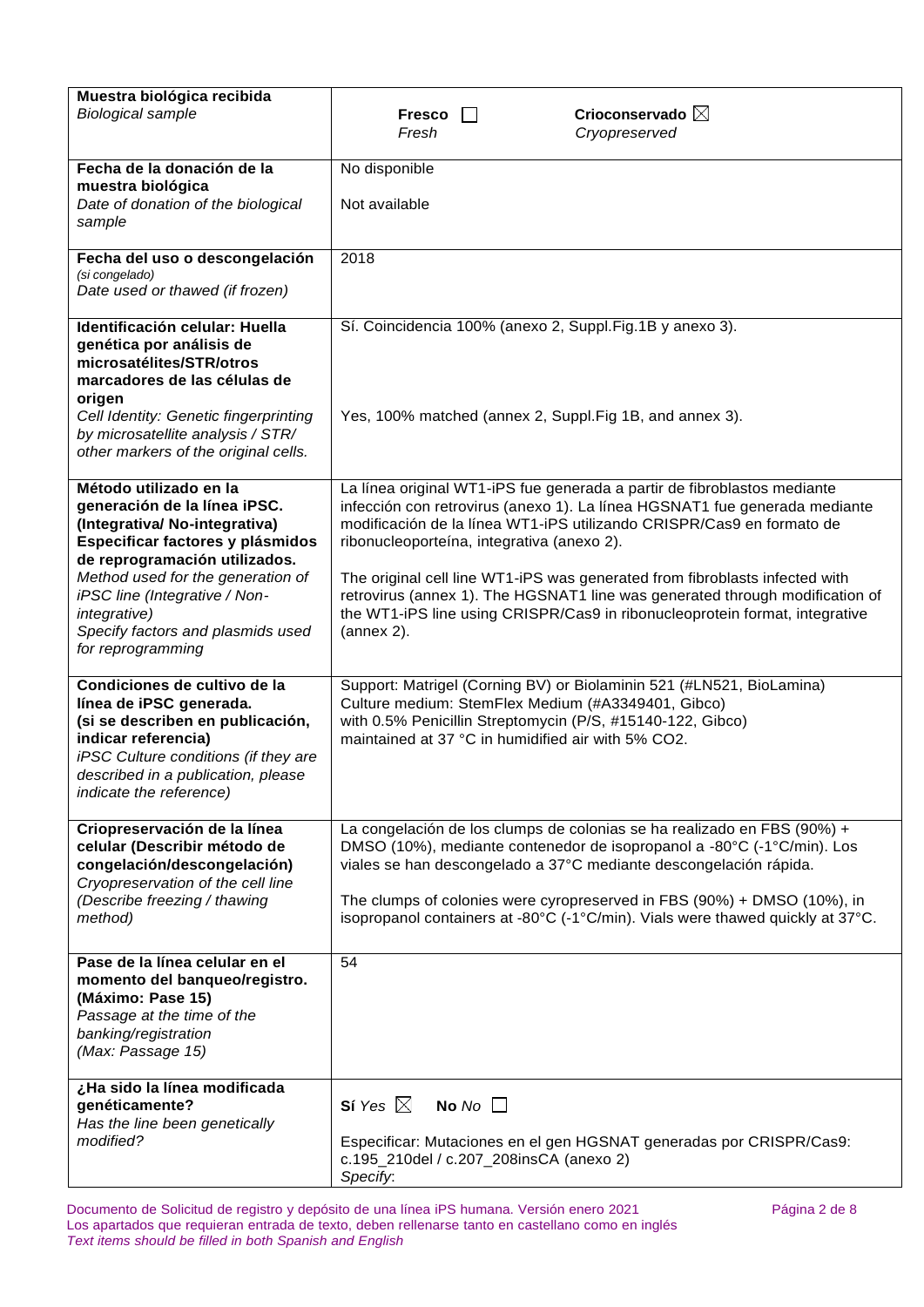# **SECCIÓN 2 RESULTADOS DE LA CARACTERIZACIÓN DE LA LÍNEA iPSC. Adjuntar resultados (imágenes o gráficos) como anexo**

*Section 2 iPSC Cell Line characterization results. Attach results (images and graphics) as an annex*

| Test de pluripotencia<br>Pluripotency test                           | <b>Método</b><br>Method                                             | $No$ pase<br>Passage n. | <b>Resultado</b><br>Results        | <b>Comentarios</b><br>Comments |
|----------------------------------------------------------------------|---------------------------------------------------------------------|-------------------------|------------------------------------|--------------------------------|
| Se informará de al                                                   | Oct 4<br>inmunocitoq. + qPCR                                        | 15                      |                                    | (anexo 2)                      |
| menos 5 de los<br>siguientes marcadores                              | Nanog<br>inmunocitoq. + qPCR                                        | 15                      |                                    | (anexo 2)                      |
| At least 5 of the<br>following test will be                          | Sox 2 inmunocitoq. + qPCR                                           | 56                      |                                    | (anexo <sub>4</sub> )          |
| reported                                                             | SSEA3                                                               |                         |                                    | (anexo <sub>4</sub> )          |
|                                                                      | SSEA4 inmunocitoq. + qPCR                                           | 56                      |                                    | (anexo <sub>4</sub> )          |
|                                                                      | TRA-1-60 inmunocitoq. + qPCR                                        | 56                      |                                    |                                |
|                                                                      | <b>TRA-1-81</b>                                                     |                         |                                    | (anexo <sub>4</sub> )          |
|                                                                      | Fosfatasa. Alk tinción                                              | 56                      |                                    |                                |
|                                                                      |                                                                     |                         |                                    |                                |
| Test de diferenciación<br>in vitro<br>In vitro differentiation       | Método<br><b>Marcador</b><br><b>Comentarios</b>                     | Nº pase                 | <b>Resultado</b>                   |                                |
| test                                                                 | Method<br>Marker                                                    | Passage n               | Results                            | Comments                       |
| <b>Cuerpos embrioides</b><br>Embryoid bodies                         | Ectodermo inmunocitoq. Tuj1<br>Ectoderm                             | 15                      | +                                  | (anexo 2)                      |
|                                                                      | Mesodermo inmunocitoq. ASMA<br>Mesoderm                             | 15                      | $\boldsymbol{+}$                   | (anexo 2)                      |
|                                                                      | Endoderm<br>inmunocitoq. AFP<br>Endoderm                            | 15                      | +                                  | (anexo 2)                      |
| Test de diferenciación<br>in vivo<br>In vivo differentiation<br>test | Método<br><b>Marcador</b><br><b>Comentarios</b><br>Method<br>Marker | Nº pase<br>Passage n    | <b>Resultado</b><br><b>Results</b> | Comments                       |
| <b>Teratomas</b><br><b>Teratomas</b>                                 | Ectodermo<br>Ectoderm                                               |                         |                                    |                                |
|                                                                      | <b>Mesodermo</b><br>Mesoderm                                        |                         |                                    |                                |
|                                                                      | Endodermo<br>Endoderm                                               |                         |                                    |                                |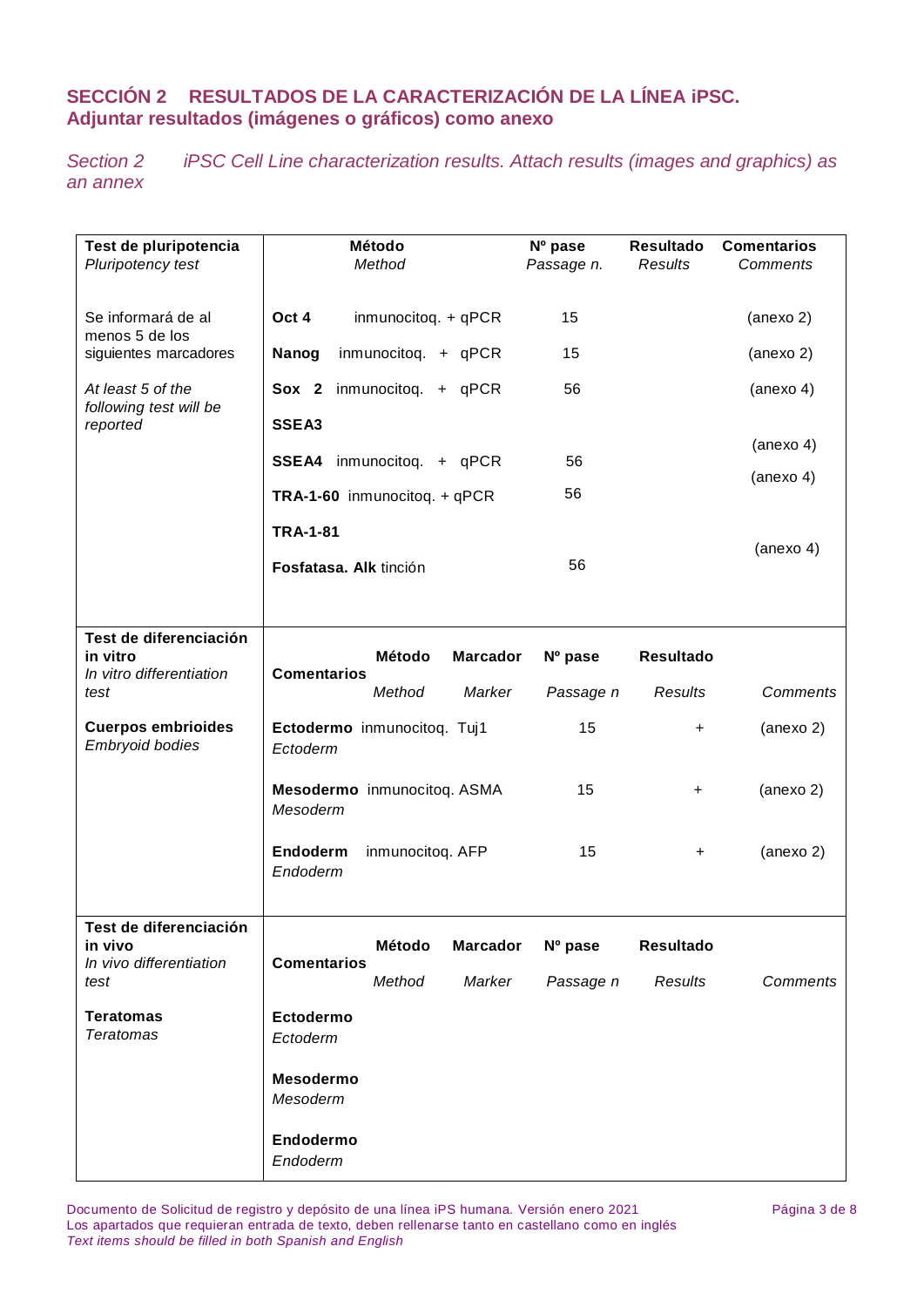| Cariotipo (pase))<br>Karyotype<br>(passage))                                                                                                                                                                                                    | 46, XY (47). (Anexo 7)                                                                                                                                                                                                                                                                                                                                                                                                                                                    |
|-------------------------------------------------------------------------------------------------------------------------------------------------------------------------------------------------------------------------------------------------|---------------------------------------------------------------------------------------------------------------------------------------------------------------------------------------------------------------------------------------------------------------------------------------------------------------------------------------------------------------------------------------------------------------------------------------------------------------------------|
| Identificación celular:<br>Huella genética por<br>análisis de<br>microsatélites/STR/<br>otros marcadores de<br>la línea celular/ Cell<br>Identity: Genetic<br>fingerprinting by<br>microsatellite analysis /<br>STR/ other cell line<br>markers | Sí. Coincidencia 100% (anexo 2, Suppl.Fig.1B, y anexo 3).<br>Yes, 100% matched (annex 2, Suppl. Fig 1B, and annex 3).                                                                                                                                                                                                                                                                                                                                                     |
| Test de integración)<br><b>Integration Test)</b>                                                                                                                                                                                                | Realizado en la línea original WT1-iPs (anexo 1, Suppl., y anexo 5)                                                                                                                                                                                                                                                                                                                                                                                                       |
|                                                                                                                                                                                                                                                 | Performed in the original line WT1-iPS (annex 1, Suppl., and annex 5)                                                                                                                                                                                                                                                                                                                                                                                                     |
| <b>Test de</b><br>silenciamiento)<br><b>Silencing Test)</b>                                                                                                                                                                                     | La qRT-PCR evidenció los niveles de expresión de mRNA de marcadores de<br>pluripotencia endógenos y silenciamiento de mRNA de los factores de<br>transcripcion exógenos usados para la reprogramación (Figuras 1C y S1B del<br>anexo 1).<br>qRT-PCR showed evidence of mRNA expression of endogenous pluripotency<br>transcription factors while silencing of mRNA expression of exogenous<br>transcription factors used for reprogramming (Figures 1C and S1B, annex 1). |
| Confirmación de la<br>presencia de la<br>mutación de las<br>células de origen<br>Confirmation of the<br>mutation in the original<br>cells                                                                                                       | No procede. Se confirmaron las mutacionse en el gen HGSNAT generadas por<br>CRISPR/Cas9: c.195_210del / c.207_208insCA (anexo 2, Fig. 1B).<br>Not applicable. Mutations in the HGSNAT gene, c.195_210del / c.207_208insCA,<br>generated by CRISPR/Cas9, were confirmed (annex 2, Fig 1B).                                                                                                                                                                                 |
| Test de micoplasma<br>Mycoplasma Test                                                                                                                                                                                                           | Negativo por PCR (anexo 2, Suppl.Fig. 1C, y anexo 6).<br>Negative by PCR (annex 2, Suppl.Fig. 1C, and annex 6).                                                                                                                                                                                                                                                                                                                                                           |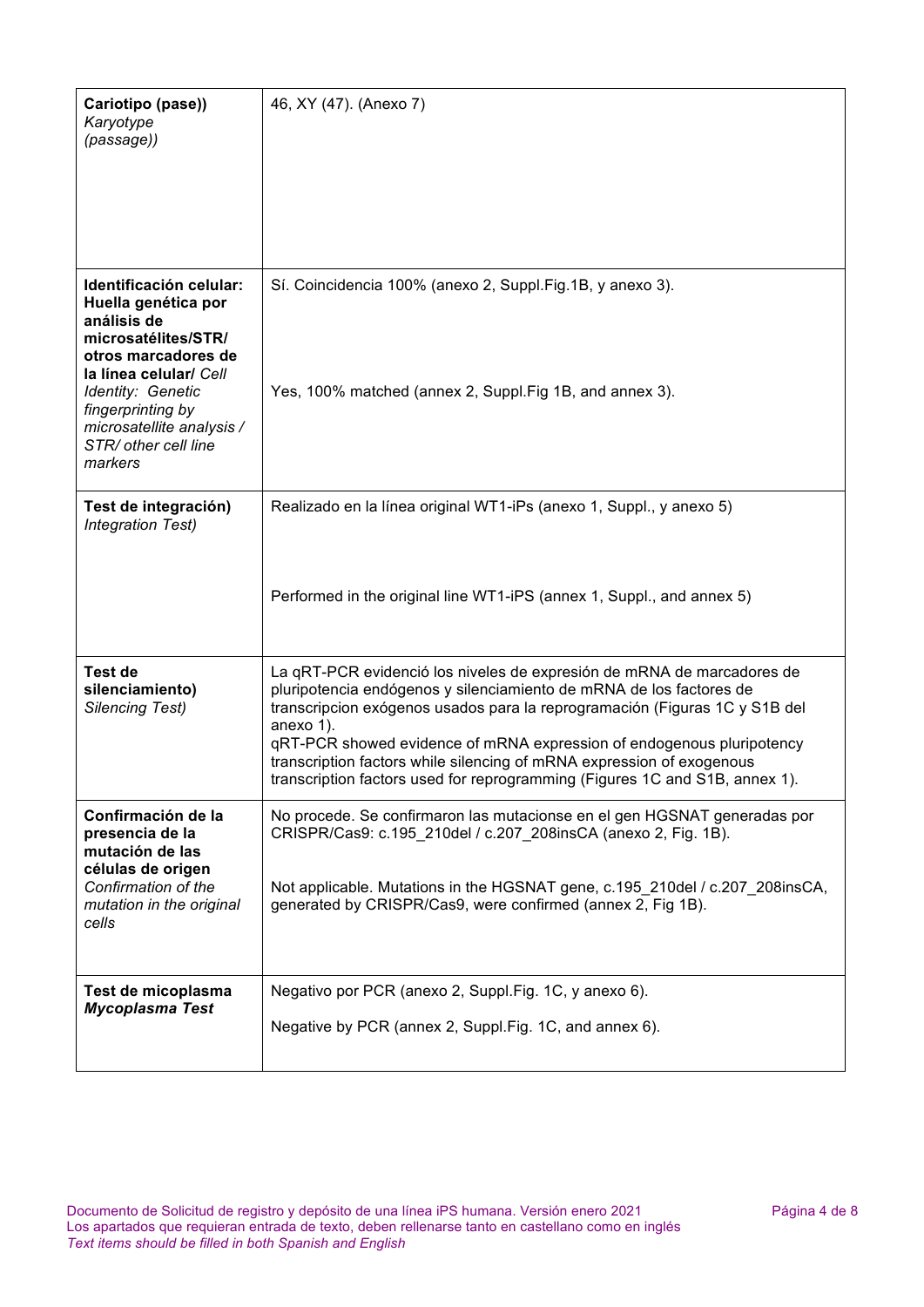# **SECCIÓN 3 DATOS DEL DEPOSITANTE** *Section 3 Applicant Details*

| <b>Investigador Principal:</b><br>Principal Investigator: | <b>Dirección Postal:</b><br>Postal address: |
|-----------------------------------------------------------|---------------------------------------------|
| Prof. Daniel Grinberg Vaisman                             | Av. Diagonal 643, E08028, Barcelona         |
| Centro de Trabajo:<br>Institution:                        | Teléfono (phone): 934 035 716 - 680 134 016 |
| Dept. Genètica, Microbiologia i Estadística, Facultat     | <b>Fax: 934 034 420</b>                     |
| de Biologia, Universitat de Barcelona                     | <b>E-mail:</b> dgrinberg@ub.edu             |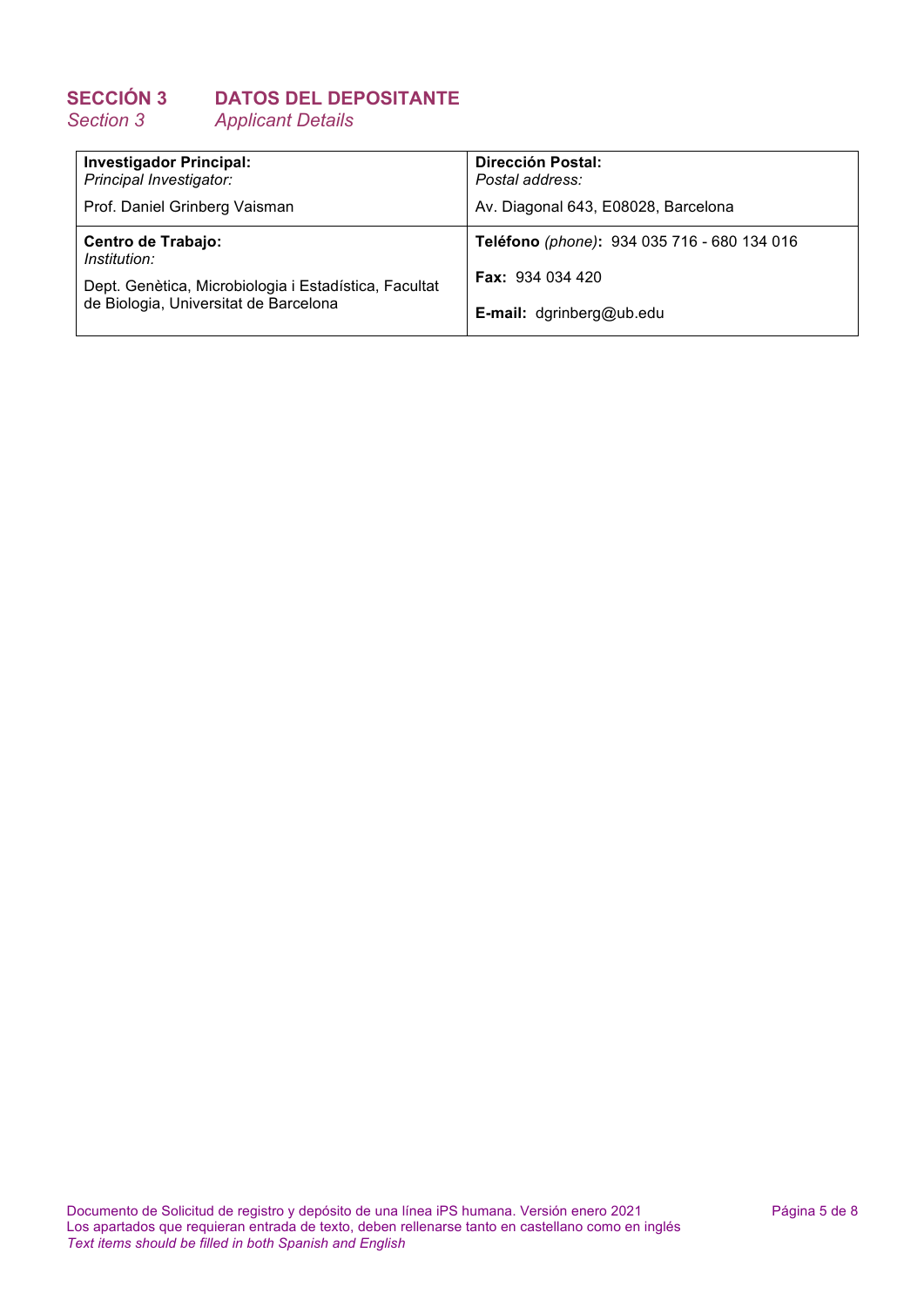### **SECCIÓN 4 INFORMACIÓN ADICIONAL (OPCIONAL)** *Section 4 Additional information (optional)*

### **Otras observaciones o información relevantes** (a juicio del Investigador Principal):

*Other observations or relevant information (to the discretion of the Principal Investigator):* Debe considerarse también como investigador principal al Dr. Isaac Canals Montferrer (actualmente en la Universidad de Lund, Suecia). Dr. Noelia Benetó Gandía generated the iPS cells.

Dr. Isaac Canals Montferrer (now at Lund University, Sweden) should also be considered principal investigator. Dr. Noelia Benetó Gandía generated the iPS cells.

**Otras observaciones o información relevantes** (a rellenar por el BNLC): *Other comments or relevant information (to be completed by BNLC)*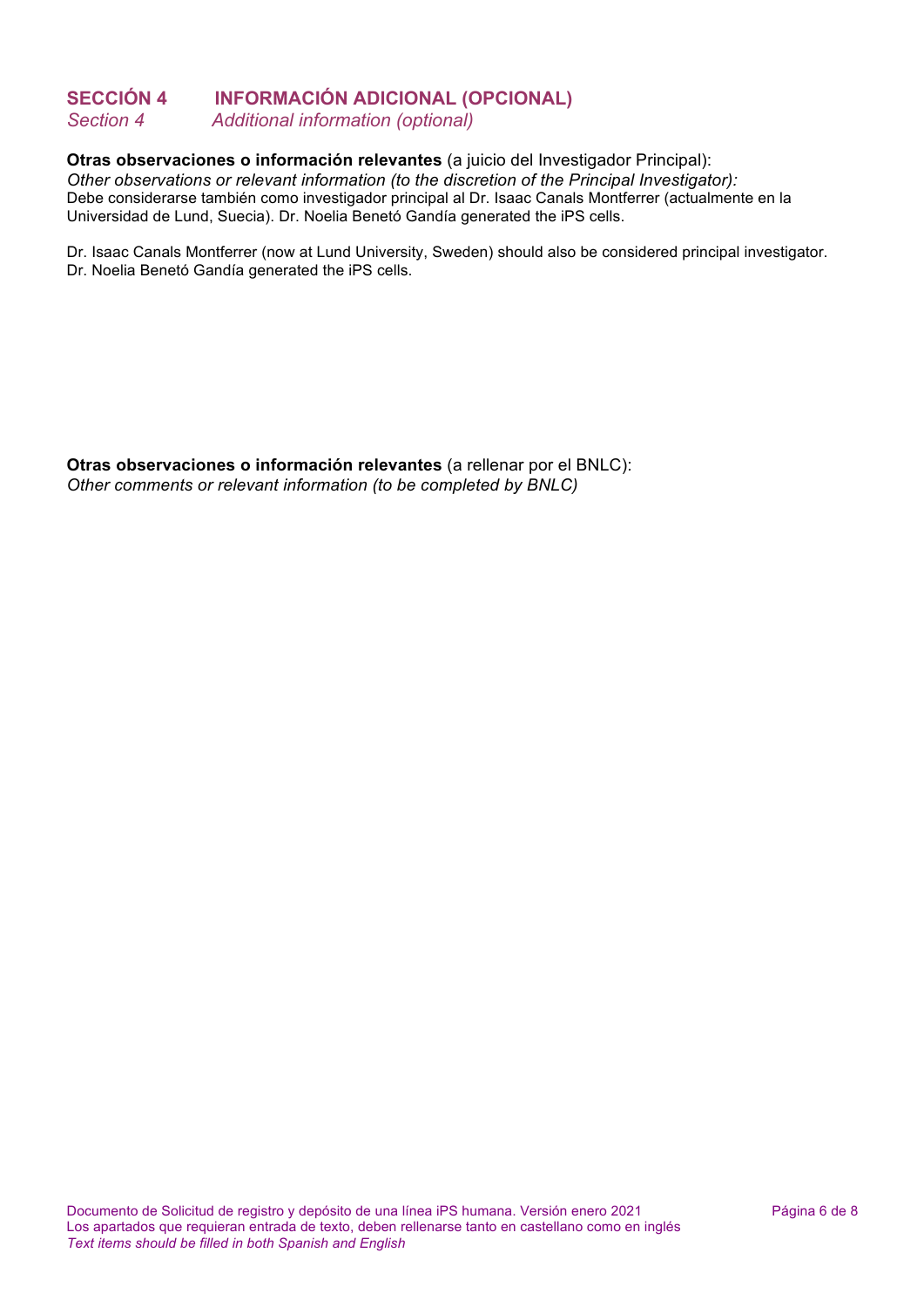### **SECCIÓN 5 DECLARACIÓN**

#### **Confirmo que la información contenida en estos impresos es cierta y asumo total responsabilidad sobre la misma.**

*I confirm that the information contained in this form is true and I assume total responsibility for it.*

| Firma en Representación del Centro / Signature in<br><b>Representation of the Centre</b><br>(Representante legal del Departamento/Centro)<br>Legal Reprentative of the Department/Centre)                | Firma del Investigador Principal<br>Signature of the Principal Investigator |  |
|----------------------------------------------------------------------------------------------------------------------------------------------------------------------------------------------------------|-----------------------------------------------------------------------------|--|
| Fechal Date:                                                                                                                                                                                             | Fecha /Date                                                                 |  |
| Nombre y Cargo de la Persona Representante del Centro:<br>Name and Position of the Person Representing the Centre:<br>Prof. Jordi García Fernández, Vicerector de Recerca de la Universitat de Barcelona |                                                                             |  |
| <b>Dirección Postal:</b><br>Postal Address:                                                                                                                                                              | Teléfono /Telephone: 934 035 512                                            |  |
| Vicerectorat de Recerca, Universitat de Barcelona,<br>Edifici Històric, Pati de Ciències, 1r pis, Gran Via de<br>les Corts Catalanes, 585, 08007 Barcelona                                               | Fax:<br><b>E-mail:</b> $vr.$ recerca@ub.edu                                 |  |

| Firma del responsable de la generación de las<br>iPSC/Centro de generación                                                                                               |  |
|--------------------------------------------------------------------------------------------------------------------------------------------------------------------------|--|
| Signature of the responsible for the iPSC generation/<br>Generation center                                                                                               |  |
| Fechal Date:                                                                                                                                                             |  |
| Nombre y Cargo del responsable de la generación:<br>Name and Position of the responsible for the iPSC generation Dr. Daniel Grinberg Vaisman, Catedràtico de<br>Genética |  |

| Dirección Postal:<br>Postal Address:                                          | Teléfono /Telephone: 934 035 716 - 680 134 016 |
|-------------------------------------------------------------------------------|------------------------------------------------|
| Dept. Genètica, Microbiologia i Estadística, Facultat                         | <b>Fax: 934 034 420</b>                        |
| de Biologia, Universitat de Barcelona, Av. Diagonal<br>643, E08028, Barcelona | <b>E-mail:</b> dgrinberg@ub.edu                |
|                                                                               |                                                |